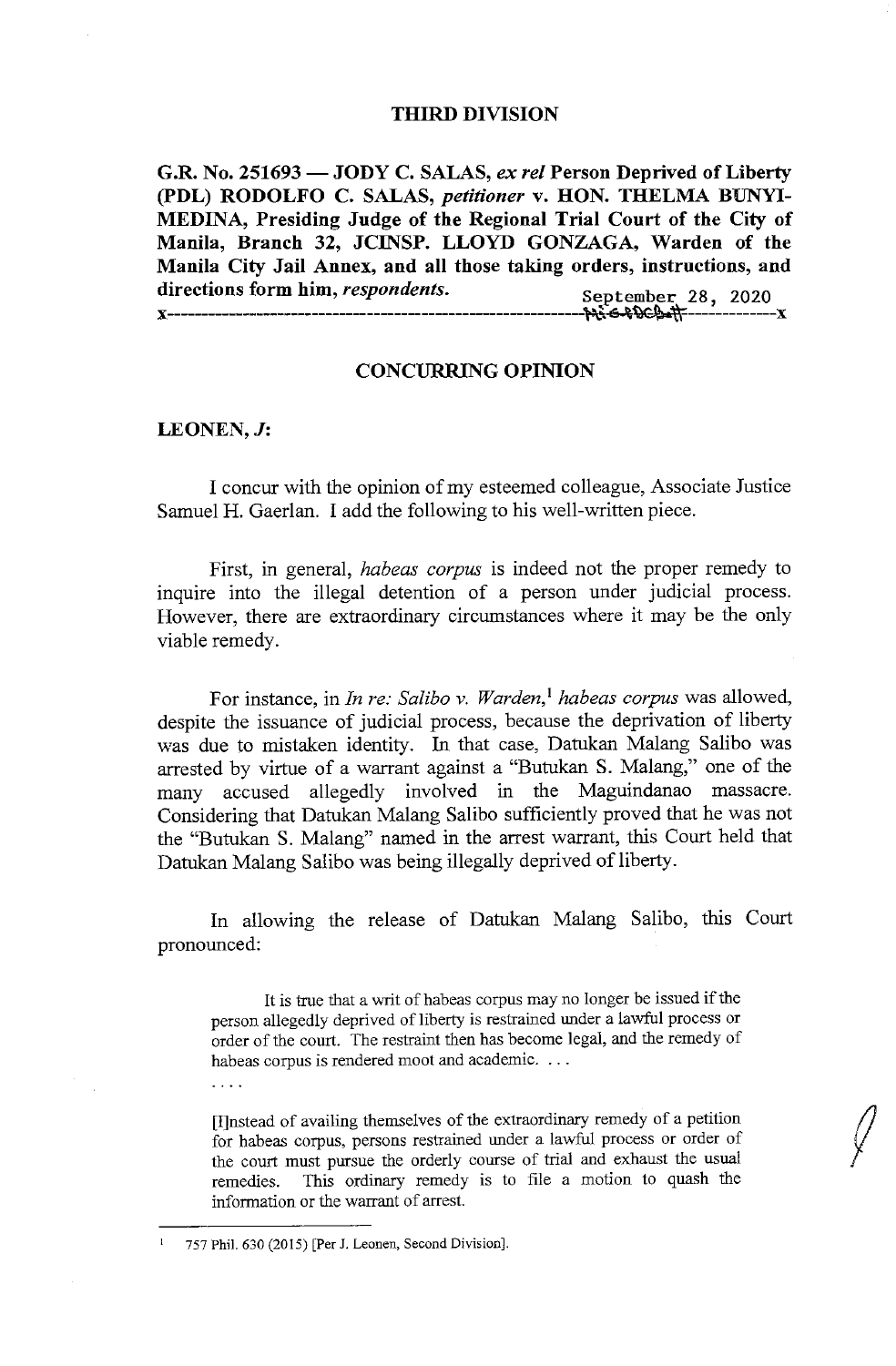$\int$ 

At any time before a plea is entered, the accused may file a motion to quash complaint or information based on any of the grounds enumerated in Rule 117, Section 3 of the Rules of Court[.]

 $\overline{a}$ 

In filing a motion to quash, the accused "assails the validity of a criminal complaint or information filed against him [or her] for insufficiency on its face in point of law, or for defects which are apparent in the face of the information." If the accused avails himself or herself of a motion to quash, the accused "hypothetical[ly] admits the facts alleged in the information." "Evidence aliunde or matters extrinsic from the information are not to be considered."

"If the motion to quash is based on an alleged defect of the complaint or information which can be cured by amendment, the court shall order [the] amendment [of the complaint or information]." If the motion to quash is based on the ground that the facts alleged in the complaint or information do not constitute an offense, the trial court shall give the prosecution "an opportunity to correct the defect by amendment." If after amendment, the complaint or information still suffers from the same defect, the trial court shall quash the complaint or information.

However, . . . [p]etitioner Salibo was not arrested by virtue of any warrant charging him of an offense. He was not restrained under a lawful process or an order of a court. He was illegally deprived of his liberty, and, therefore, correctly availed himself of a Petition for Habeas Corpus.

The Information and Alias Warrant of Arrest issued by the Regional Trial Court, Branch 221, Quezon City in *People of the Philippines* v. *Datu Anda[ Ampatuan, Jr., et al.* charged and accused Butukan S. Malang, not Datukan Malang Saliba, of 57 counts of murder in connection with the Maguindanao Massacre.

Furthermore, petitioner Saliba was not validly arrested without a warrant....

. . . .

 $\ldots$  .

 $\overline{1}$  ,  $\overline{1}$  ,  $\overline{1}$ 

It is undisputed that petitioner Saliba presented himself before the Datu Hofer Police Station to clear his name and to prove that he is not the accused Butukan S. Malang. When petitioner Saliba was in the presence of the police officers of Datu Hofer Police Station, he was neither committing nor attempting to commit an offense. The police officers had no personal knowledge of any offense that he might have committed. Petitioner Saliba was also not an escapee prisoner.

The police officers, therefore, had no probable cause to arrest petitioner Saliba without a warrant. They deprived him of his right to liberty without due process of law, for which a petition for habeas corpus may be issued.

Petitioner Salibo's proper remedy is not a Motion to Quash Information and/or Warrant of Arrest. None of the grounds for filing a Motion to Quash Information apply to him. Even if petitioner Saliba filed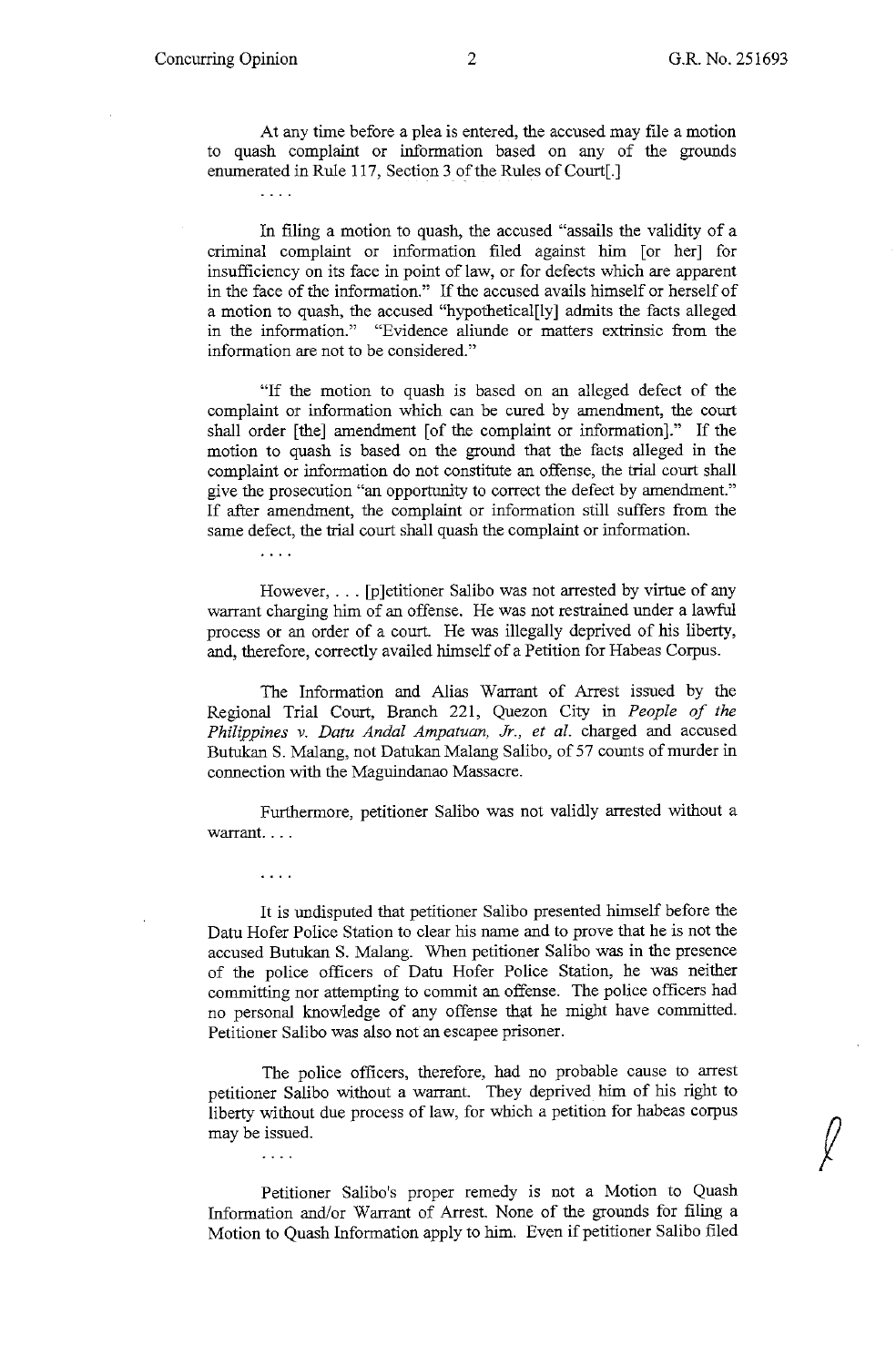a Motion to Quash, the defect he alleged could not have been cured by mere amendment of the Information and/or Warrant of Arrest. Changing the name of the accused appearing in the Information and/or Warrant of Arrest from "Butukan S. Malang" to "Datukan Malang Salibo" will not cure the lack of preliminary investigation in this case.

A motion for reinvestigation will not cure the defect of lack of preliminary investigation. The Information and Alias Warrant of Arrest were issued on the premise that Butukan S. Malang and Datukan Malang Salibo are the same person. There is evidence, however, that the person detained by virtue of these processes is not Butukan S. Malang but another person named Datukan Malang Salibo.

Petitioner Salibo presented in evidence his Philippine passport, his identification card from the Office on Muslim Affairs, his Tax Identification Number card, and clearance from the National Bureau of Investigation all bearing his picture and indicating the name "Datukan Malang Salibo." None of these government-issued documents showed that petitioner Salibo used the alias "Butukan S. Malang."

Moreover, there is evidence that petitioner Salibo was not in the country on November 23, 2009 when the Maguindanao Massacre occurred.

A Certification from the Bureau of Immigration states that petitioner Salibo departed for Saudi Arabia on November 7, 2009 and arrived in the Philippines only on December 20, 2009. A Certification from Saudi Arabian Airlines attests that petitioner Salibo departed for Saudi Arabia on board Saudi Arabian Airlines Flight SV869 on November 7, 2009 and that he arrived in the Philippines on board Saudi Arabian Airlines SV870 on December 20, 2009.<sup>2</sup> (Citations omitted)

Second, I reiterate my concurrence in *Ocampo v. Judge Abando3*  regarding the non-applicability of the *Hernandez* doctrine. *Ocampo,* like the present case, involves the prosecution of the leaders of the Communist Party of the Philippines/New People's Anny/National Democratic Front of the Philippines that allegedly implemented "Operation Venereal Disease." Philippines that allegedly implemented Operation venereal Disease.<br>There, this Court held that the *Hernandez* doctrine<sup>4</sup>—a doctrine stating that a common crime committed in furtherance of rebellion is absorbed in the rebellion charge-is not a ground for the dismissal of the charges for the common crime, at least at the prosecutor level.

In *Ocampo,* I added the following points to call for a more nuanced interpretation of what constitutes rebellion, so as to prevent violations of human rights carried out under the pretext of armed conflict:

We survey the evolution of the political offense doctrine to provide ontext. better context.

<sup>2</sup>  Id. at 648-658.

<sup>726</sup> Phil. 441 (2014) [Per C.J. Sereno, En Banc].  $\mathbf 3$ 

<sup>4</sup>  Also called the "political offense doctrine."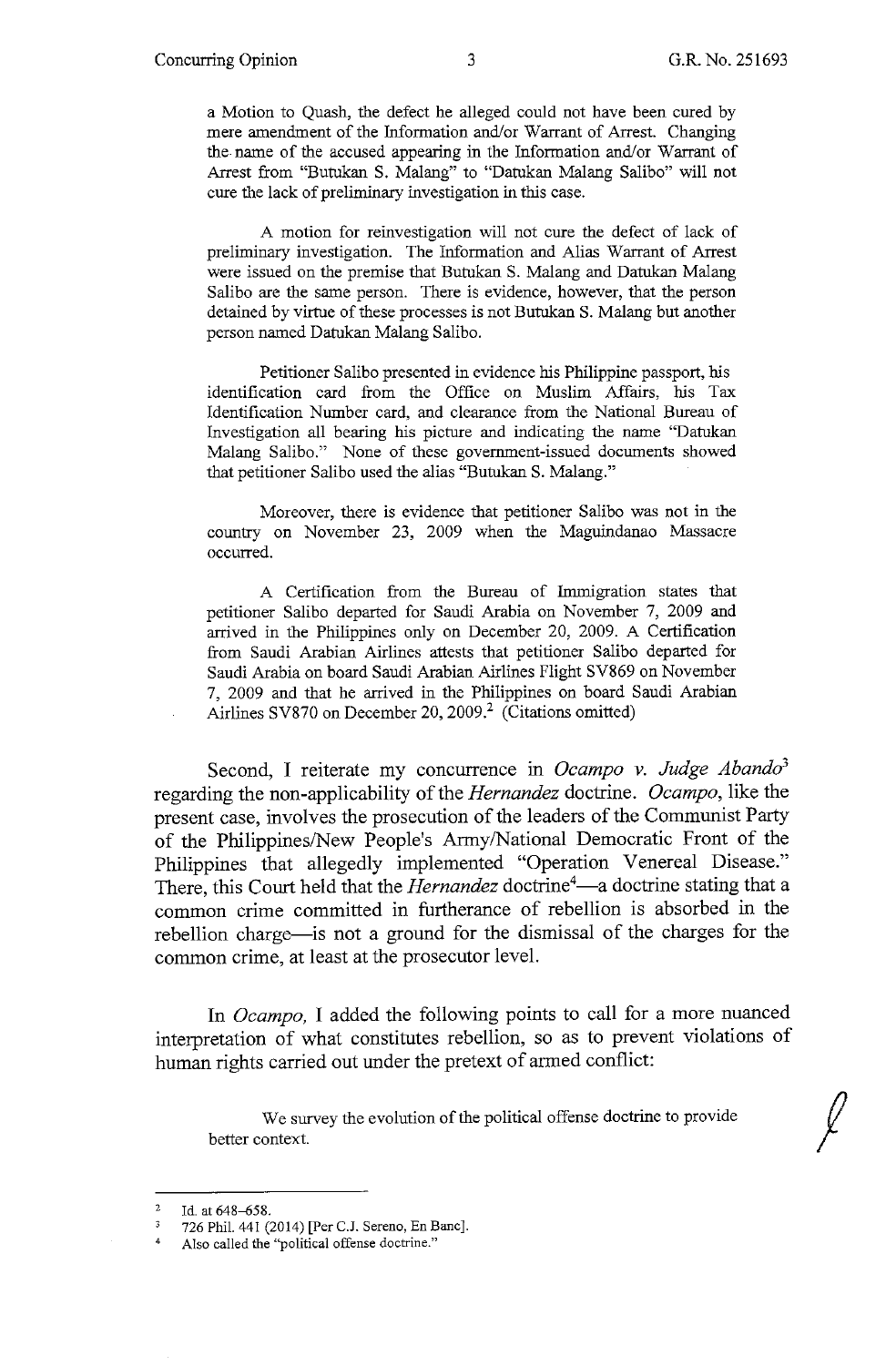$\int$ 

As early as 1903, this court distinguished common crimes from crimes committed in furtherance of a political objective. In *United States v. Lardizabal,* the accused, Commanding Officer of Filipino insurgents, ordered the execution of an American prisoner before retreating from the enemy. We said in this case that the accused's act falls under the Amnesty Proclamation of 1902, thus:

... [the execution] was not an isolated act such as a "political offense committed during the insurrection pursuant to orders issued by the civil or military insurrectionary authorities," but was a measure which, whether necessary or not, was inherent in the military operations for the preservation of the troops commanded by him and of which he was the supreme officer on that island. *It was an act which, while from the standpoint of military law might be regarded as one of cruelty, was at the same time one depending absolutely upon the discretion of an officer in charge of a command for securing the safety of the troops under his control and constitutes no other offense than that of sedition, within which term the war itself is included by the letter and spirit of the proclamation.* 

In *United States v. Pacheco,* two men selling English dictionaries within the Dagupan area were abruptly abducted and killed by the accused and his men. Witnesses testified that it was presumed by the accused that the salesmen were American spies because the dictionaries being sold were written in English. This court observed:

> It does not appear from the record that the aggressors were impelled to kill the deceased by any motive other than that the latter were suspected of being spies and, therefore, traitors to the revolutionary party to which the defendants belonged. From the foregoing statement of facts, it may therefore be said that **the two murders prosecuted herein were of a political character**  and the result of internal political hatreds between Filipinos, the defendants having been insurgents opposed to the constituted government.

> The case has to do with two crimes for which, under the penal law, the severest punishment has always been inflicted. However, considering the circumstances under which these crimes were committed and the fact that the sovereign power in these Islands, in view of the extraordinary and radical disturbance which, during the period following the year 1896, prevailed in and convulsed this country, and **prompted by the dictates of humanity and public policy, has deemed it advisable to blot out even the shadow of a certain class of offenses, decreeing**  full pardon and amnesty to their authors – an act of elevated statesmanship and timely generosity, more political than judicial in its nature, intended to mitigate the severity of the law  $-$  it is incumbent upon us, in deciding this case, to conform our judgment to the requirements and conditions of the decree so promulgated.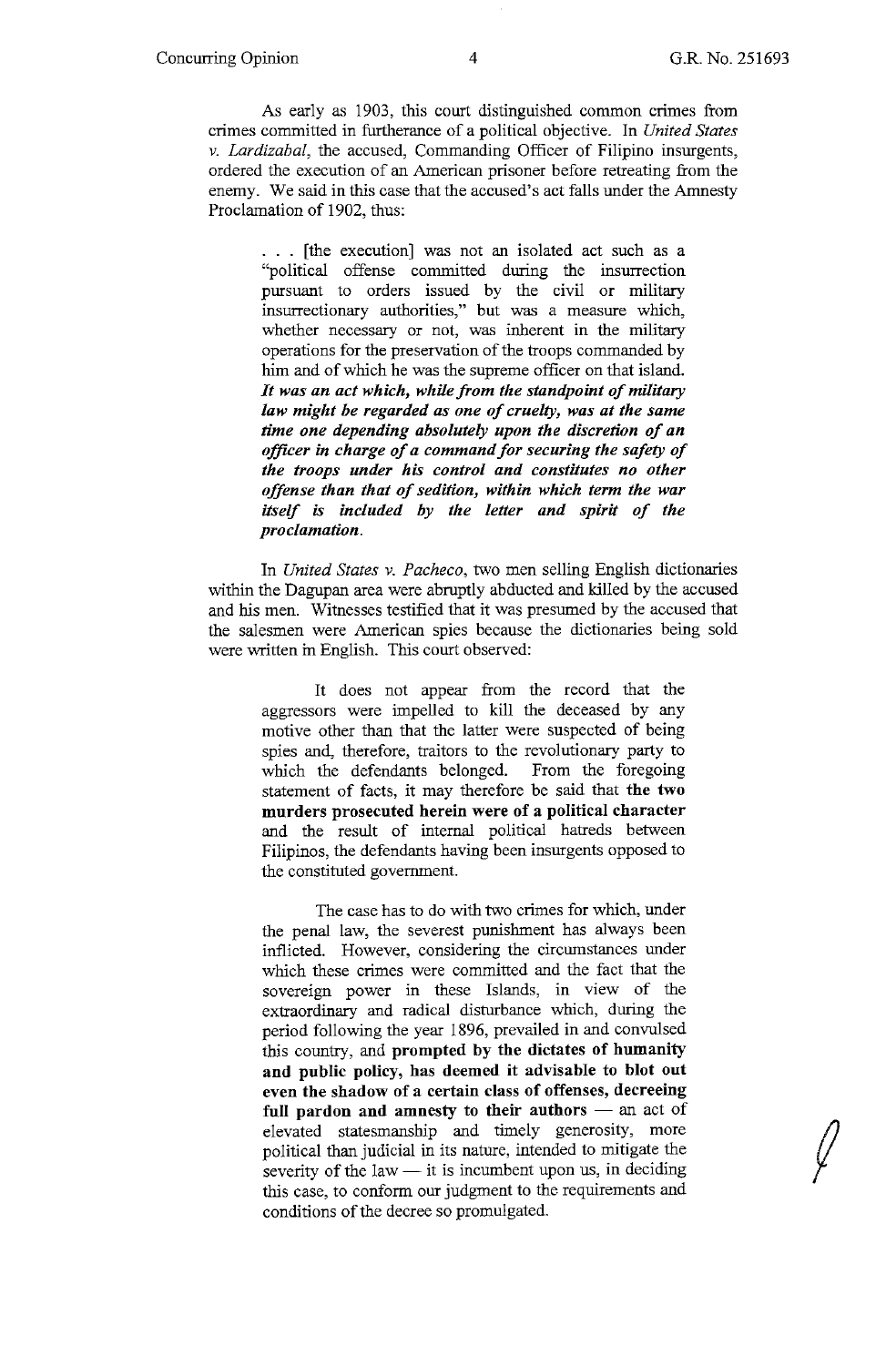$\ell$ 

Then in the landmark case of *People* v. *Hernandez, this* court defined the term, political offense:

In short, **political crimes are those directly aimed against the political order, as well as such common crimes as may be committed to achieve a political purpose. The decisive factor is the intent or motive.** If a crime usually regarded as common, like homicide, is perpetrated for the purpose of removing from the allegiance "to the Government the territory of the Philippines Islands or any part thereof." then **said offense becomes stripped of its "common" complexion, inasmuch as, being part and parcel of the crime of rebellion, the former acquires the political character of the latter.** 

This court in *Hernandez* first clarified whether common crimes such as murder, arson, and other similar crimes are to be complexed with the main crimes in the Revised Penal Code. Thus:

. national, as well as international, laws and jurisprudence overwhelmingly favor the proposition that **common crimes, perpetrated in furtherance of a political offense, are divested of their character as "common" offenses and assume the political complexion of the main crime of which they are mere ingredients, and, consequently, cannot be punished separately from the principal offense, or complexed with the same, to justify the imposition of a graver penalty.** 

Article 48 of the Revised Penal Code covering complex crimes provides:

Art. 48. Penalty for complex crimes. - When a single act constitutes two or more grave or less grave felonies, or when an offense is a necessary means for committing the other, the penalty for the most serious crime shall be imposed, the same to be applied in its maximum period.

The *Hernandez* ruling was then affirmed by *this* court in subsequent cases, such as *Enrile* v. *Salazar.* It is worthy to note, however, that in "affirming" the doctrine in *Hernandez,* this court in *Enrile* said:

It may be that in the light of contemporary events, the act of rebellion has lost that quintessentially quixotic quality that justifies the relative leniency with which it is regarded and punished by law, that present-day rebels are less impelled by love of country than by lust for power and have become no better than mere terrorists to whom nothing, not even the sanctity of human life, is allowed to stand in the way of their ambitions. *Nothing so underscores this aberration as the rash of seemingly senseless killings, bombings, kidnappings and assorted mayhem so much in the news these days, as often perpetrated against innocent civilians as against the military, but by and large attributable to, or even claimed by so-called rebels to be part of, an ongoing rebellion.*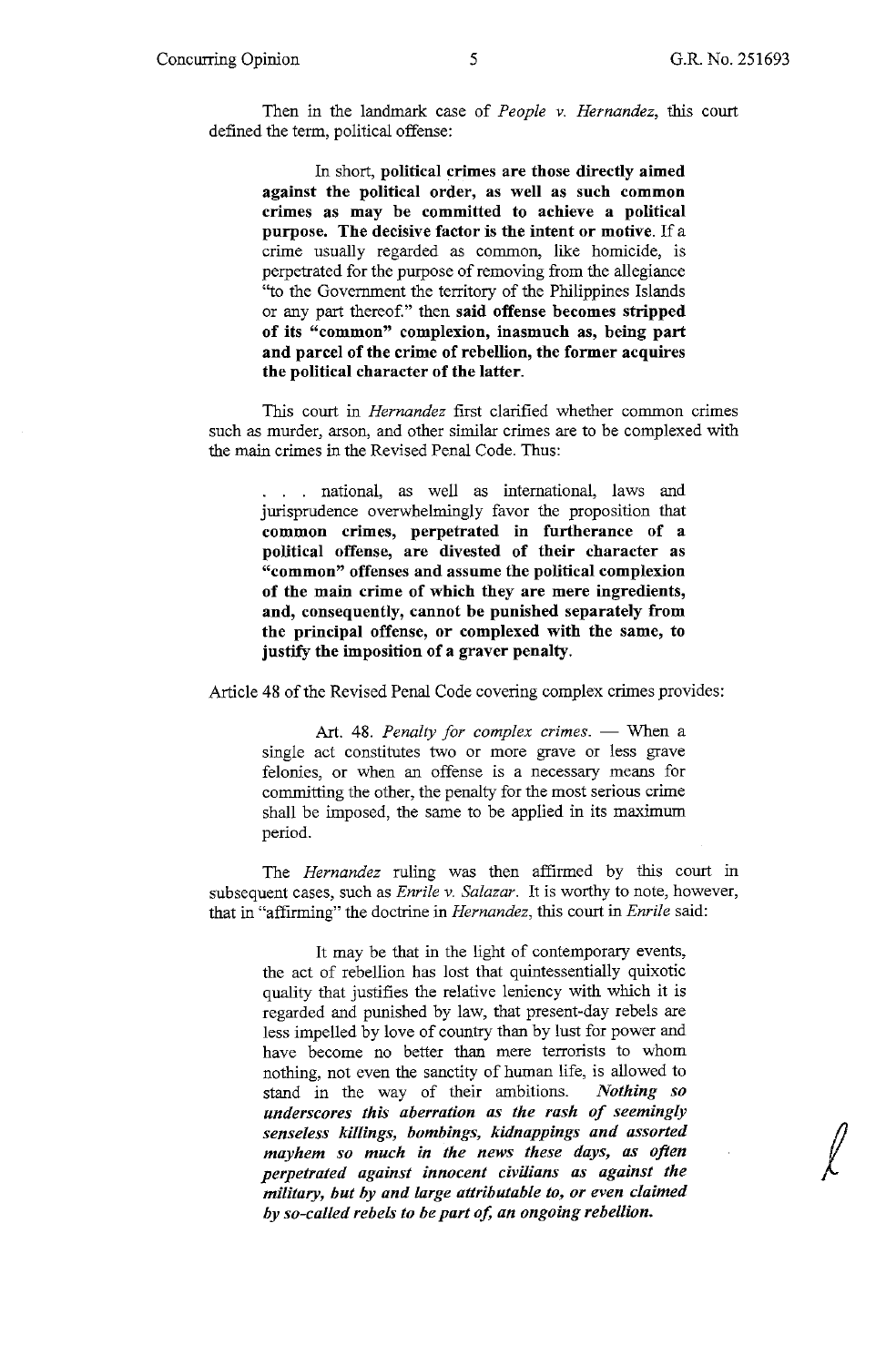$\int$ 

It is enough to give anyone pause - and the Court is no exception - that not even the crowded streets of our capital City seem safe from such unsettling violence that is disruptive of the public peace and stymies every effort at national economic recovery. *There is an apparent need to restructure the law on rebellion, either to raise the penalty therefor or to clearly define and delimit the other offenses to be considered as absorbed thereby, so that it cannot be conveniently utilized as the umbrella for every sort of illegal activity undertaken in its name.* The Court has no power to effect such change, for it can only interpret the law as it stands at any given time, and what is needed lies beyond interpretation. Hopefully, Congress will perceive the need for promptly seizing the initiative in this matter, which is properly within its province.

However, other cases declined to rule that all other crimes charged m the Information are absorbed under alleged political offenses. In *Misolas* v. *Panga,* this court ruled:

> Neither would the doctrines enunciated by the Court in *Hernandez* and *Geronimo,* [sic] and *People* v. *Rodriguez*  [107 Phil. 659] save the day for petitioner.

> In *Hernandez,* the accused were charged with the complex crime of rebellion with murder, arson and robbery while in Geronimo, the information was for the complex crime of rebellion with murder, robbery and kidnapping. In those two cases[,] the Court held that aforestated common crimes cannot be complexed with rebellion as these crimes constituted the means of committing the crime of rebellion. These common crimes constituted the acts of "engaging in war" and "committing serious violence" which are essential elements of the crime of rebellion [See Arts. 134-135, Revised Penal Code] and, hence, are deemed absorbed in the crime of rebellion. Consequently, the accused can be held liable only for the single crime of rebellion.

> On the other hand, in *Rodriguez,* the Court ruled that since the accused had already been charged with rebellion, he can no longer be charged for illegal possession of firearms for the same act of unauthorized possession of firearm on which the charge of rebellion was based, as said act constituted the very means for the commission of rebellion. Thus, the illegal possession of the firearm was deemed absorbed in the crime of rebellion.

However, in the present case, petitioner is being charged specifically for the qualified offense of illegal possession of firearms and ammunition under P.D. 1866. HE IS NOT BEING CHARGED WITH THE COMPLEX CRIME OF SUBVERSION WITH ILLEGAL POSSESSION OF FIREARMS. NEITHER IS HE BEING SEPARATELY CHARGED FOR SUBVERSION AND FOR ILLEGAL POSSESSION OF FIREARMS. Thus, the rulings of the Court in *Hernandez, Geronimo* and *Rodriguez* find no application in this case.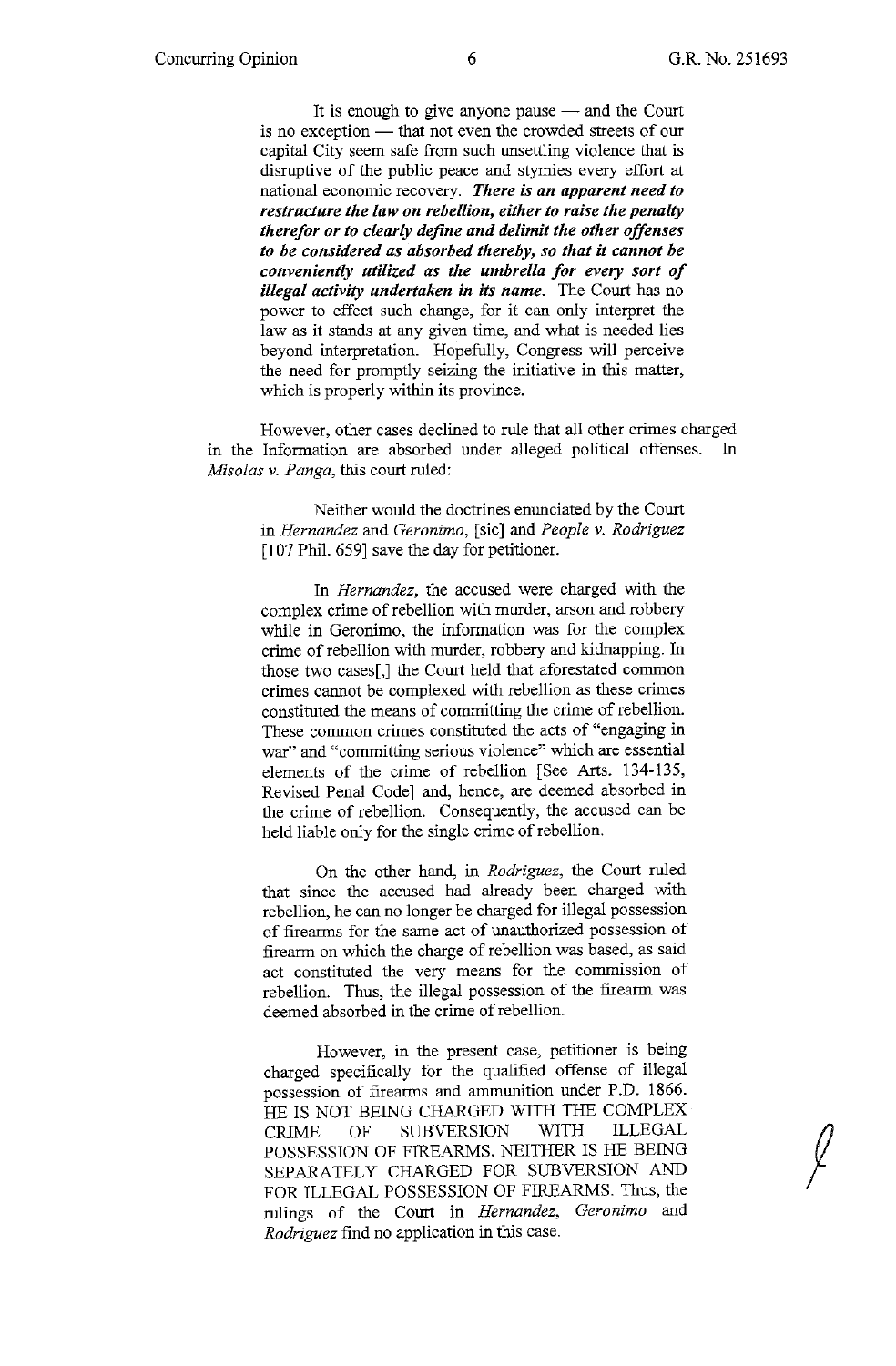*I* 

#### In *Baylosis v. Chavez, Jr.,* this court held that:

. . . The Code allows, for example, separate prosecutions for either murder or rebellion, although not for both where the indictment alleges that the former has been committed in furtherance of or in connection with the latter. Surely, whether people are killed or injured in connection with a rebellion, or not, the deaths or injuries of the victims are no less real, and the grief of the victims' families no less poignant.

Moreover, it certainly is within the power of the legislature to determine what acts or omissions other than those set out in the Revised Penal Code or other existing statutes are to be condemned as separate, individual crimes and what penalties should be attached thereto. The power is not diluted or improperly wielded simply because at some prior time the act or omission was but an element or ingredient of another offense, or might usually have been connected with another crime.

The interdict laid in *Hernandez, Enrile* and the other cases cited is against attempts to complex rebellion with the so called "common" crimes committed in furtherance, or in the course, thereof; this, on the authority alone of the first sentence of Article 48 of the Revised Penal Code. Stated otherwise, the ratio of said cases is that Article 48 cannot be invoked as the basis for charging and prosecuting the complex crime of rebellion with murder, etc., for the purpose of obtaining imposition of the penalty for the more serious offense in its maximum period (in accordance with said Art. 48). Said cases did not *indeed they could not and were never meant to proscribe the legislative authority from validly enacting statutes that would define and punish, as offenses sui generis crimes which, in the context of Hernandez, et al may be viewed as a complex of rebellion with other offenses. There* is *no constitutional prohibition against this, and the Court never said there was.* What the Court stated in said cases about rebellion "absorbing" common crimes committed in its course or furtherance must be viewed in light of the fact that at the time they were decided, there were no penal provisions defining and punishing, as specific offenses, crimes like murder, etc. committed in the course or as part of a rebellion. This is no longer true, as far as the present case is concerned, and there being no question that PD 1866 was a valid exercise of the former President's legislative powers.

It is not our intention to wipe out the history of and the policy behind the political offense doctrine. What this separate opinion seeks to accomplish is to qualify the conditions for the application of the doctrine and remove any blanket application whenever political objectives are alleged. The remnants of armed conflict continue. Sooner or later, with a victor that emerges or even with the success of peace negotiations with insurgent groups, some form of transitional justice may need to reckon